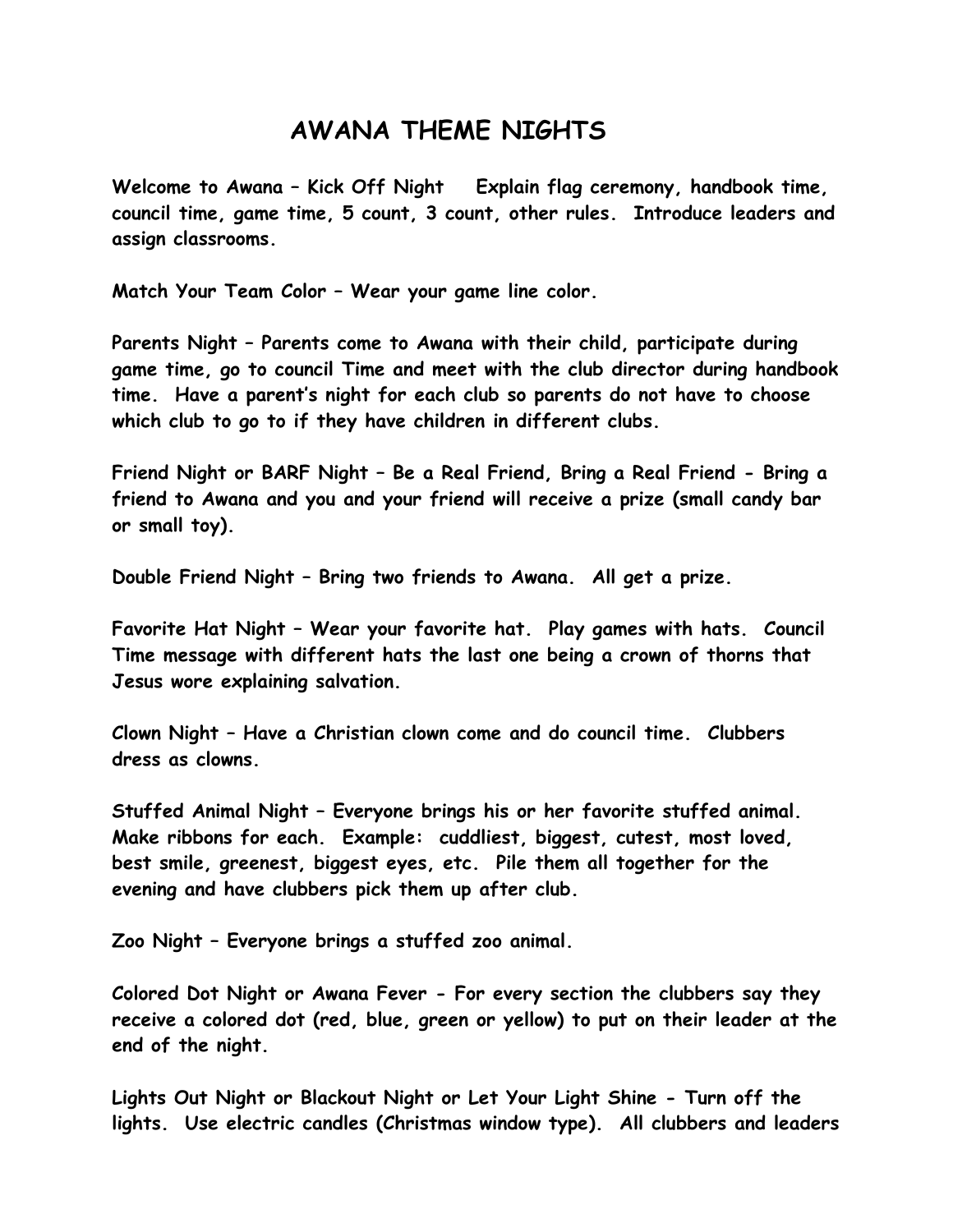**receive a glow-in-the dark bracelet when they arrive. Have them bring flashlights. Play relay games with flashlights.**

**Fun Fair – Set up small games with prizes.**

**Cake Walk – Ask church members to bring cakes and cupcakes. Number squares for clubbers to walk on. Play music – when music stops draw a number. The clubber standing on the number drawn wins a cake. When all the cakes are gone give everyone else a cupcake.**

**Silly Sock Night – Everyone wears silly socks.**

**Bubble Night – Everyone receives a bottle of bubbles. Go outside and let the clubbers blow them.**

**Happy Birthday Party or Birthday Bash - It is everyone's birthday. Have cake or cupcakes and give them a small gift.**

**Craft Night – A fast and easy craft. Do during game time. One color line at a time.**

**Inside Out Night – Everyone wears his or her clothes inside out.**

**Thgin Sdrawkcab or Backwards Night – Everyone wears his or her clothes backwards. Play games backwards. You can do the order of handbook, game time and council time backwards.**

**Thanksgiving Party – Make pilgrims and Indian costumes out of paper. Pilgrims: Bonnets and collars for the girls and pilgrim hats and collars for the boys. Indians: Brown paper bags cut into vests and headbands with feathers. Serve turkey cookies and milk.**

**Happy Birthday Jesus Night - Christmas Party – Have a Happy Birthday Jesus cake.**

**Christmas Play Night – Have clubbers act out the Christmas story for council time.**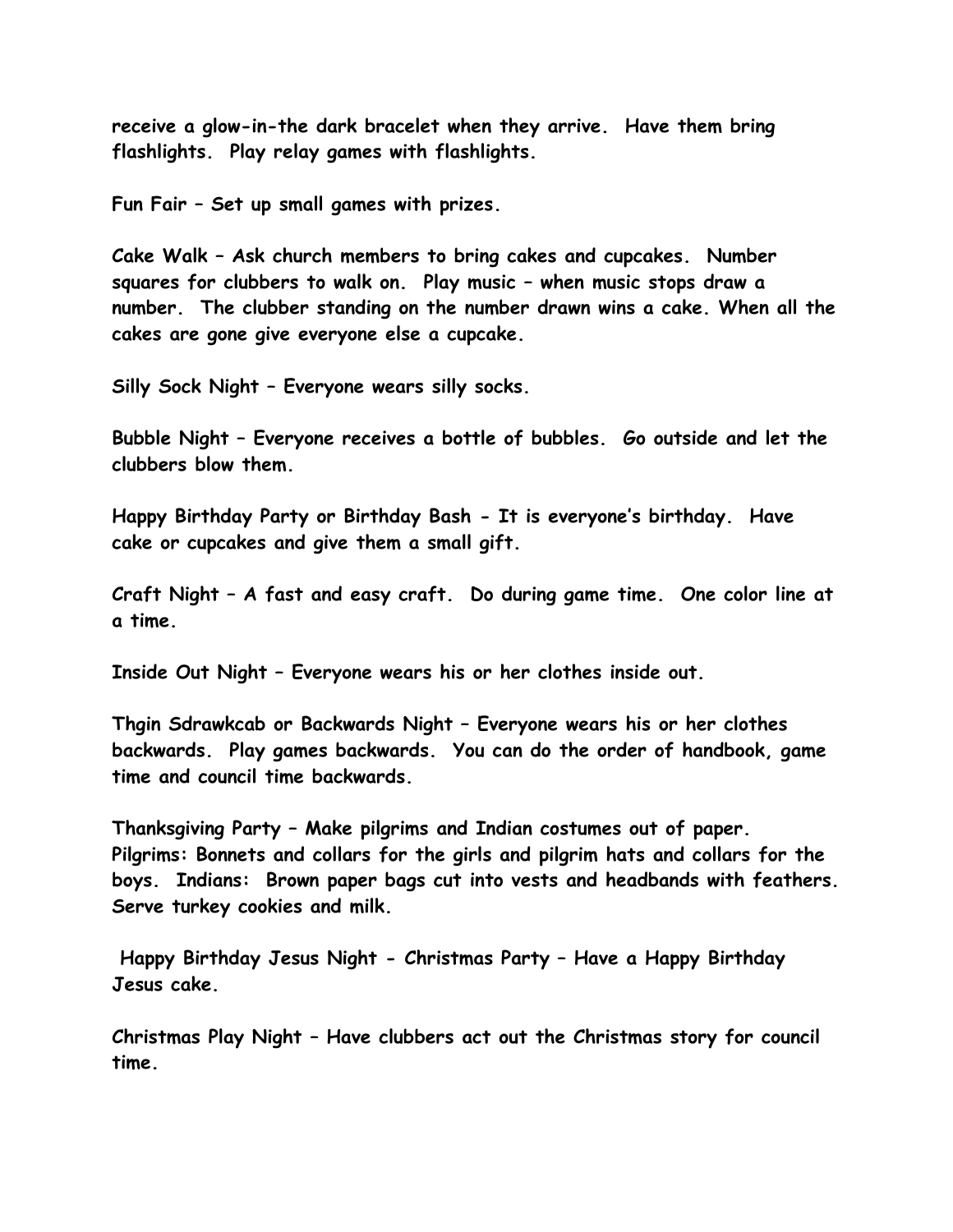**Turn Your Leader Into A Snowman (Mummy) – For every 5 sections a handbook group says they get a roll of toilet paper to wrap up their leader in at the end of the night.**

**Meet the Pastor – Have the Pastor come in and do council time.**

**Double Section Night – Give double points for sections.**

**Hershey Bar Night or Hershey Kiss Night = Clubbers get 1 section of a Hershey bar or a Hershey Kiss for every section they recite.**

**Hobo Night – Everyone dresses up as Hobo's and we play hobo games. Make a campfire in the middle of the game circle. We hang a large pot from an easel. Put firewood with a flashing light under it for the fire.** 

**Hobo Stew: Place potatoes, celery, carrots, and turnips halfway between each color on the game circle. Play a relay where each clubber picks up a vegetable puts it in a large coffee can and passes it to the next clubber and they add a vegetable. The last relay member goes into the circle and dumps it into the pot. Then play a relay with a large wooden spoon. Last member goes in to stir the hobo stew.**

**Hobo sweep relay: Make paper wads for the hobo's to sweep up. Each relay member has to add a paper wad until there are 4 wads to sweep into the center.**

**Good Night Hobo relay: Take four sticks and 4 bandanas (red, green, blue, & yellow). Stuff the bandanas with paper and tie to sticks. Tell the clubbers the hobo's have had a long day and are very tired. They must walk slowly around the circle and pass off their stick. The last hobo goes into the circle and lays their head down on the bandana.**

**Gather around the campfire and sing songs at the end of game time.**

**BIG Game Night – Play games with Big everything. Use 5-gallon water jugs for pins. We made colored strips on them out of fabric. Make large beanbags – pillows with red, blue, green, yellow and black & white cases on them. Use swimming noodles for batons. Large plastic trashcans to gather items in pick up relay. Get a semi truck intertube for each game line to roll around the circle. Use hoola hoops to throw over the large pins.**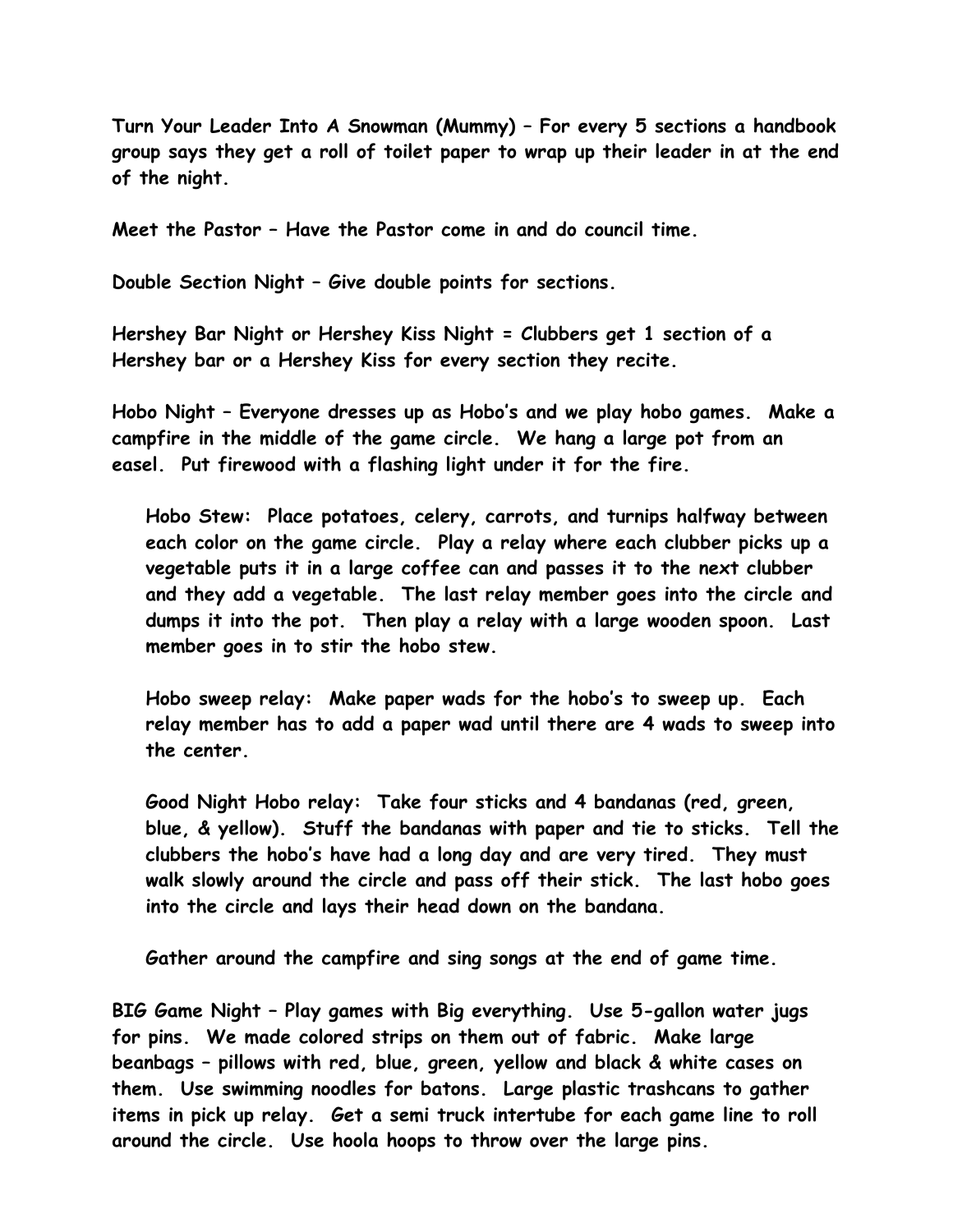**Little Game Night – Use a small bowling pin set for miniature pins. Make tiny bean bags. Paint small buckets to use for pick up game. Small wooden dowels painted for pins.**

**Bad Hair Night – Give prizes for the worst hair. Play games with combs, brushes, etc. For every 3 sections clubbers say they get a squirt of Mousse to put in the game directors hair.**

**Beach Night – Play games with beach balls, pails and shovels. Give a seashell for each section said.**

**Patriotic Night or Red, White and Blue Night - Everyone wears red, white, and blue. Have a serviceman come in uniform and give the council time message. Send cards to servicemen. Have special prayer for those who are serving in our government and Armed Forces.**

**Balloon Night – Play games with balloons.**

**Leader Appreciation Night – Toward the end of the year ask all the clubbers to write a letter of appreciation to their leaders.**

**Surprise Guest or Mystery Guest or Public Servant Night - Have an outsider come in and do council time. (Policeman, fireman, nurse, doctor, dentist, builder, dry-waller on stilts.) Have them give a message about how their jobs can reflect Christ.**

**Ice Cream Sundae Night – Sundaes for everyone but they get to select a topping for each section they say. Sections could be added up for than one night of Awana.**

**Video and Popcorn Night – Show a Christian video and serve popcorn.**

**Sports Team Nights – Have clubbers wear their favorite teams T-Shirts, hats, or whatever. Council time message: being on God's team.**

**Missionary Night – Have a missionary give the council time message. If they have children close to the age of your clubbers have them come in and tell about their life as a missionary kid. Let the clubbers ask them questions.**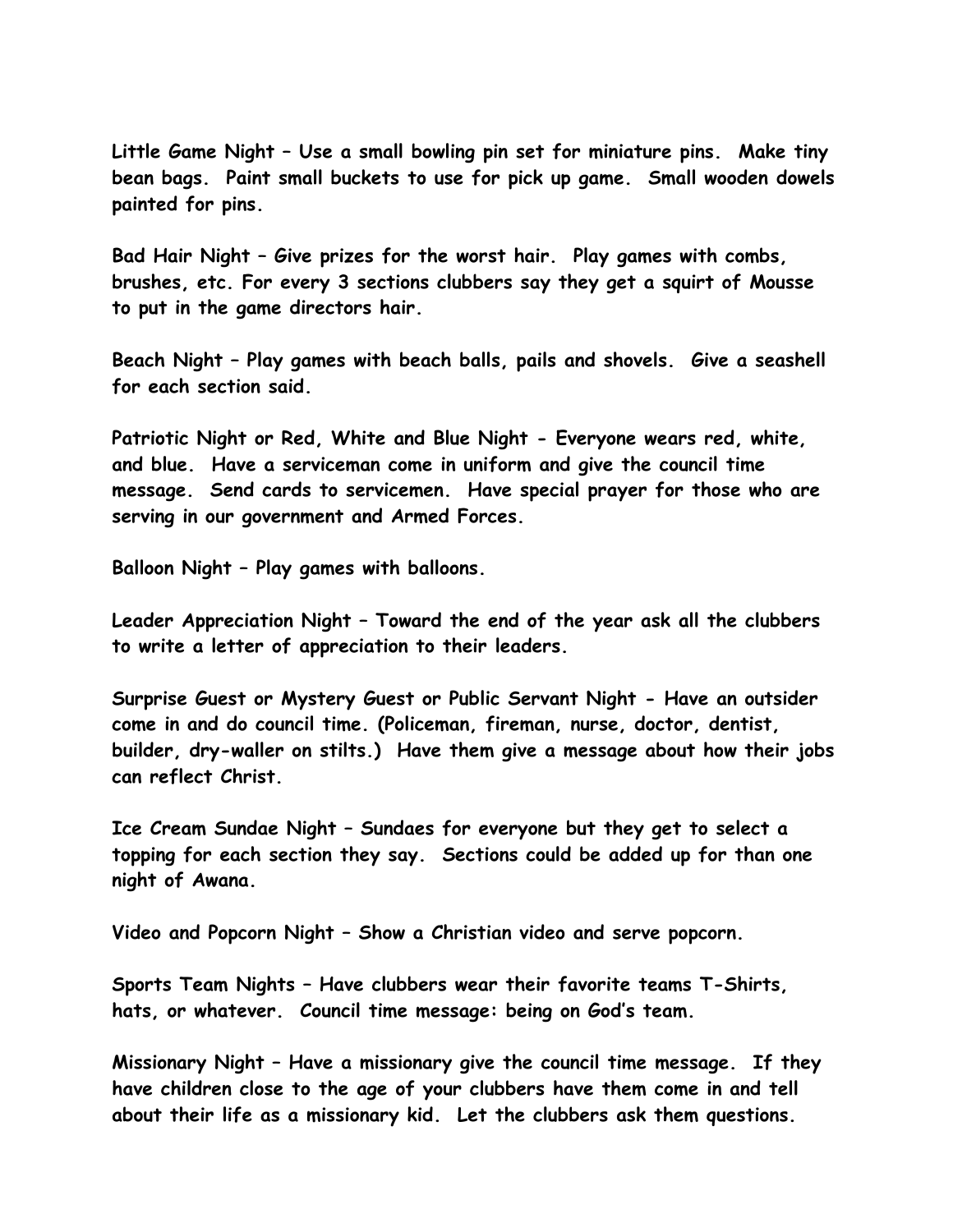**Sticker Night – Clubbers receive a sticker for every section they say.**

**Crazy Legs Night – Wear wild pants, decorate pants crazy. wild socks.**

**Rubber Eraser Night – Clubbers get a small rubber eraser for each section they say.**

**Samaritan's Purse or Operation Christmas Child - Collect items to make shoe boxes for Samaritan's purse.**

**Inner Tube Night – Play games with large truck or tractor size inner tubes.**

**Winter Storm – Play games with snowballs (newspaper made into balls and covered with masking tape.**

**Pastor Appreciation Night – Have clubbers write letters or color pictures to give to the Pastor/Pastors telling them how much they appreciate them. Have the Pastor/Pastors come into council time to receive them.**

**Fish Night – Clubbers saying three sections receive a small bag of goldfish crackers.**

**FROG Night – Teach clubbers to Fully Rely On God – hand out small frogs (toy not real) or gummy frogs.**

**Groovy Glasses – Everyone wears groovy glasses.**

**Hearts Night – Everyone wears hearts. Give a prize to the clubber who has the most hearts on.**

**Break the Record Night – Break the record of number of sections said in one night and the attendance record.**

**Stump the Pastor's Night – Let the clubbers ask the Pastor questions.**

**Tin Can Line Up – Clubbers bring cans of food. Line them up on their game line. See which color line makes the longest line. Give the food to needy families or a food bank**